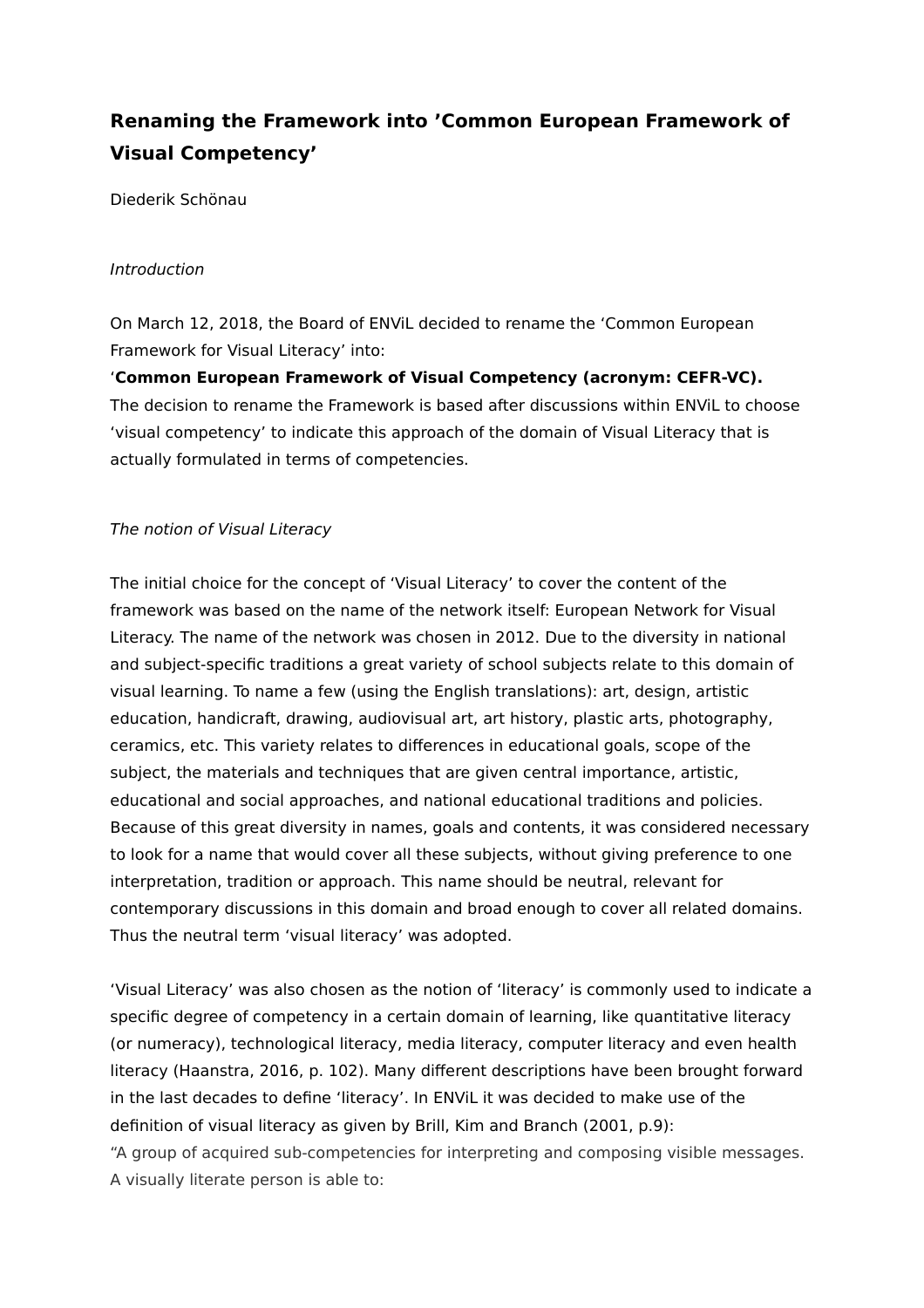- (a) discriminate, and make sense of visible objects,
- (b) create static and dynamic visible objects effectively in a defined space,
- (c) comprehend and appreciate the visual testaments of others, and
- (d) conjure objects in the mind's eye."

This definition describes the domain of visual literacy (or literacies) in terms of (sub-)competencies. As such 'visual literacy' and 'visual competency' are interchangeable. However, within ENViL the reference to the linguistic domain in the term 'visual literacy' was already seen as a second-best choice. It would have been perfect when a concept would have been available that unequivocally refers to the unique character of the visual domain.

#### Criticism on the use of visual literacy

When in February 2015 the final conclusion, including the framework and model, were presented at the ENViL congress in Budapest, the first serious criticism of this notion was worded by the invited speaker Bernard Darras form the Sorbonne University. He indicated that with the term 'literacy', even today, it is hard to escape the phonetic and semantic similarity between 'literacy' and its source: literature, letter, illiterate. "The problem gets worse with translation into Latin languages. For example, in French, the phrase Visual Literacy translates into the term, 'alphabetisation visuelle', (or, more rarely, by 'culture visuelle'). In Spanish they say 'alfabetización visual'. In Italian it is 'alfabetizzazione visiva' and in Portuguese, 'alfabetização visual', or, more literally 'literacia visual'." (Darras, 2016, p. 381) From a scientific point of view he also referred to the fact that this close connection with the linguistic and literary world has already wreaked havoc, by suggesting that images function like texts and should be studied as such. Hence the proliferation of ideas and concepts around visual text, visual grammar, image grammar, code, and even image language, image rhetoric and image reading, and so on. Darras, himself a semiotician, warned ENViL for throwing themselves in the lion's mouth. Put differently: "the notion of literacy delivers the visual domain to the non-understanding patriots of the linguistic domain." (Darras, 2016, p.382) "There is thus both an effect of reproduction, and also of cognitive and disciplinary domination, which favors all disciplines that conform to the linguistic model and which reduces and molds all the nonverbal disciplines to the principles of this dominant model. (…) [I]mages are not perceived like text or speech." (ibid.)

But others as well expressed their surprise that supporters of visual education make use of a concept that is based in the linguistic symbol world, not in the visual. It even led to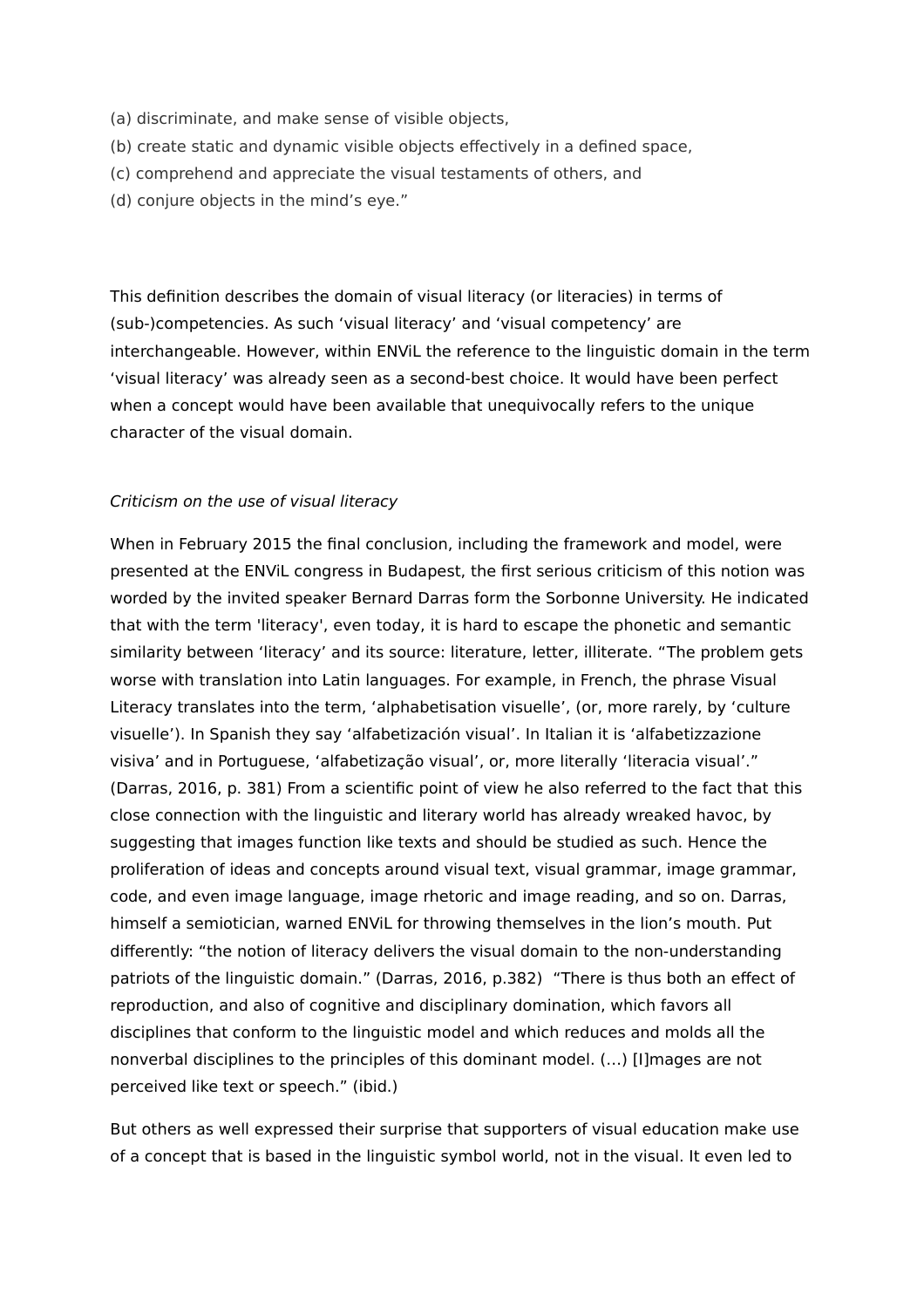misunderstanding of its ambition, up to the idea that the framework is only about understanding images and art.

#### The alternative: visual competency

When developing the Framework the researchers of ENVIL decided to take the concept of 'competency' as its main building stone. But also the notion of 'competency' generated a problem. To many the concept of 'competency' is related to the neo-liberal political agenda to make education more economically effective, and thus the instrument of a limited view on education. But is this true? Are not all educational agendas very much aware of the non-economic needs in education, being these social, civic, cultural or personal. Even the OECD (PISA) is very much aware of these needs, and not only for economic reasons – unless we follow Marx and see any idea introduced by the ones in power as a tool to only defend their own case, and approach those without power as ignorants. Secondly, the notion of 'competency' has its basis in educational and psychological research on how people learn and can learn more effectively. The combined use of knowledge, skills, personal characteristics and attitudes to act effectively in a situation is a most helpful way to look at the what, the how and the why of education. So the notion of competency is a fruitful one, until the moment and better concept comes along.

Therefore a framework related to 'Visual Competency' is much more to the point and more communicative than the oxymoron of 'Visual Literacy'. It precisely covers what the subject is all about: becoming competent in the domain of visual representation. It also introduces an active approach: competency is about doing, in which knowledge, skills and attitude interact, where literacy is about knowledge and ability only.

#### Visual

Which leaves a final word on the concept of 'visual'. This word is sometimes seen as too broad, as it includes everything seen by the eye, including the inner eye. Texts, numbers, natural and man-made objects, but also dreams and imagination in one's mind are all part of the visual domain. But visual competency does not address all these types of input or activities in our visual system. On the other hand the traditional concentration on 'visual art and design' is seen as too limited, as much more objects are made with the intention to influence human behavior by means of their visual characteristics. Also, many visual art objects are closely related to the sense of touch (sculpture, textile art), proprioceptive sense (architecture, design) or presented in close relationship with other art forms or senses (theatre, opera, film). To make things more complicated in conceptual